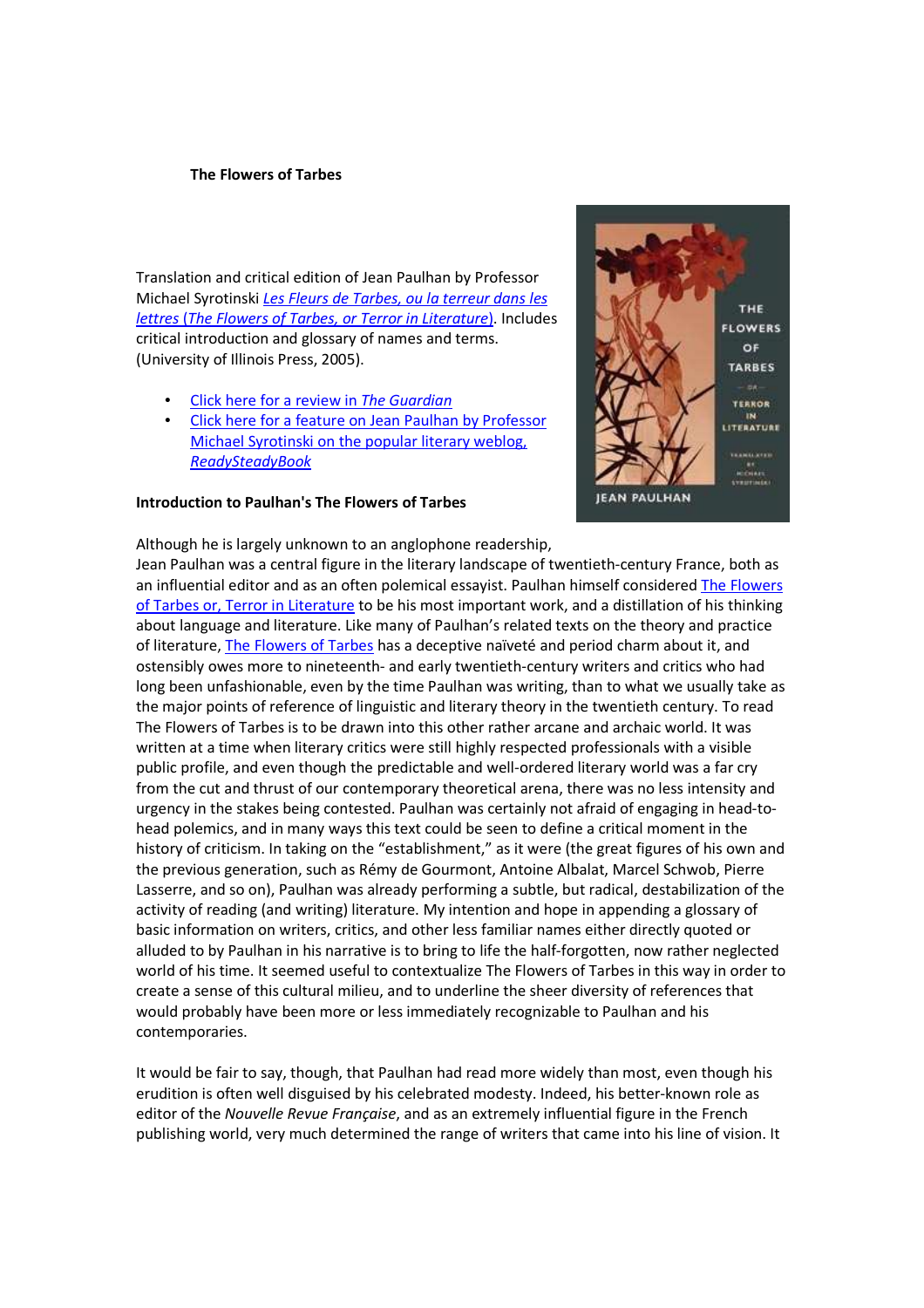also accounts for his approach to the activity of reading and writing, and his sense of how literature works, or does not work. His objective in packing his text so full of literary allusions was not simply an exercise in erudite name-dropping. The point he is making about literature is that one can observe certain invariant features across the infinite range of its historical manifestations, the constants which could allow one to formulate a quasi-scientific law of the literary act itself. In this sense Paulhan would want his text ultimately to mirror, or to mimic, the very timeless and universally applicable quality he finds in commonplace expressions, proverbs, maxims, literary clichés, and other hackneyed uses of language. The Flowers of Tarbes, which derives its central allegory of the "literary flowers" in the public park in Tarbes from the most well-worn of metaphors (the "garden" of literature), essentially offers itself to us with all the enigmatic doubleness of a cliché: are we to read it as a revelation of some immutable, eternal truth about literature, as an attempt to wrest some hitherto hidden secret from its depths? Or is it really nothing more than a soon-to-be outmoded running commentary on a series of alreadyoutmoded views about literature which, like proverbs in their more banal and parochial guise, merely signal an attachment to that place, at that time? Although it may appear to be aimed at a specialist target audience, Paulhan's text engages with much broader questions. Paulhan attempts to identify, within the literature and criticism of the previous century and a half, a core set of fundamental beliefs about the way language works, which he then proceeds to interrogate with unremitting tenacity. His ensuing discussions of the nature of the act of literary creation, and the relationship between language, meaning, context, intention and action, are highly original, and extraordinarily prescient. This is a book that, like the public park in Tarbes, is open to everyone, and is at the same time a well-kept secret waiting to be discovered, or rediscovered.

# **In Which the Author Artfully Arranges His Flowers**

The present text is a translation of the 1941 Gallimard edition of *Les fleurs de Tarbes*, its first publication as an independent volume. Paulhan had begun to compose his text as far back as 1925, when he first mentioned it in a letter to Francis Ponge. Several sections of the text were published, in modified form, in journals and anthologies between 1926 and 1938, and an earlier, shorter version of the text as a whole appeared in serial format in the Nouvelle Revue Française from June to October 1936. Paulhan promised a sequel to The Flowers of Tarbes, which he planned to call *Le don des langues* [*The Gift of Languages*], although he never in fact produced it1. The task of a genetic critic wanting to reconstruct the composition of this text is, however, potentially endless, since to those bits and pieces which are reproduced in some form, one would have to add almost the entirety of his oeuvre, which could be seen as one long and infinitely patient attempt to answer the same question: How do language and literature work? Or, as Maurice Blanchot would put it in the title of his famous essay on The Flowers of Tarbes: *How is literature possible?*2

It is worth reflecting for a moment on the nuts and bolts of the construction of The Flowers of Tarbes. The text itself has a pleasingly symmetrical arrangement of chapters and sub-sections, but the narrative itself is anything but polished and seamless. It has the feel, instead, of an ongoing work in progress, something put together by an amateur craftsman who is content for us to watch him as he proceeds, slowly and haltingly, through the trial and error of his labor. While much of the text consists of a rather loosely assembled collage of quotations from other writers, it also exemplifies the process of continuous self-quotation that marks Paulhan's writing more generally, where the same turns of phrase and stylistic tics, the same clichés, the same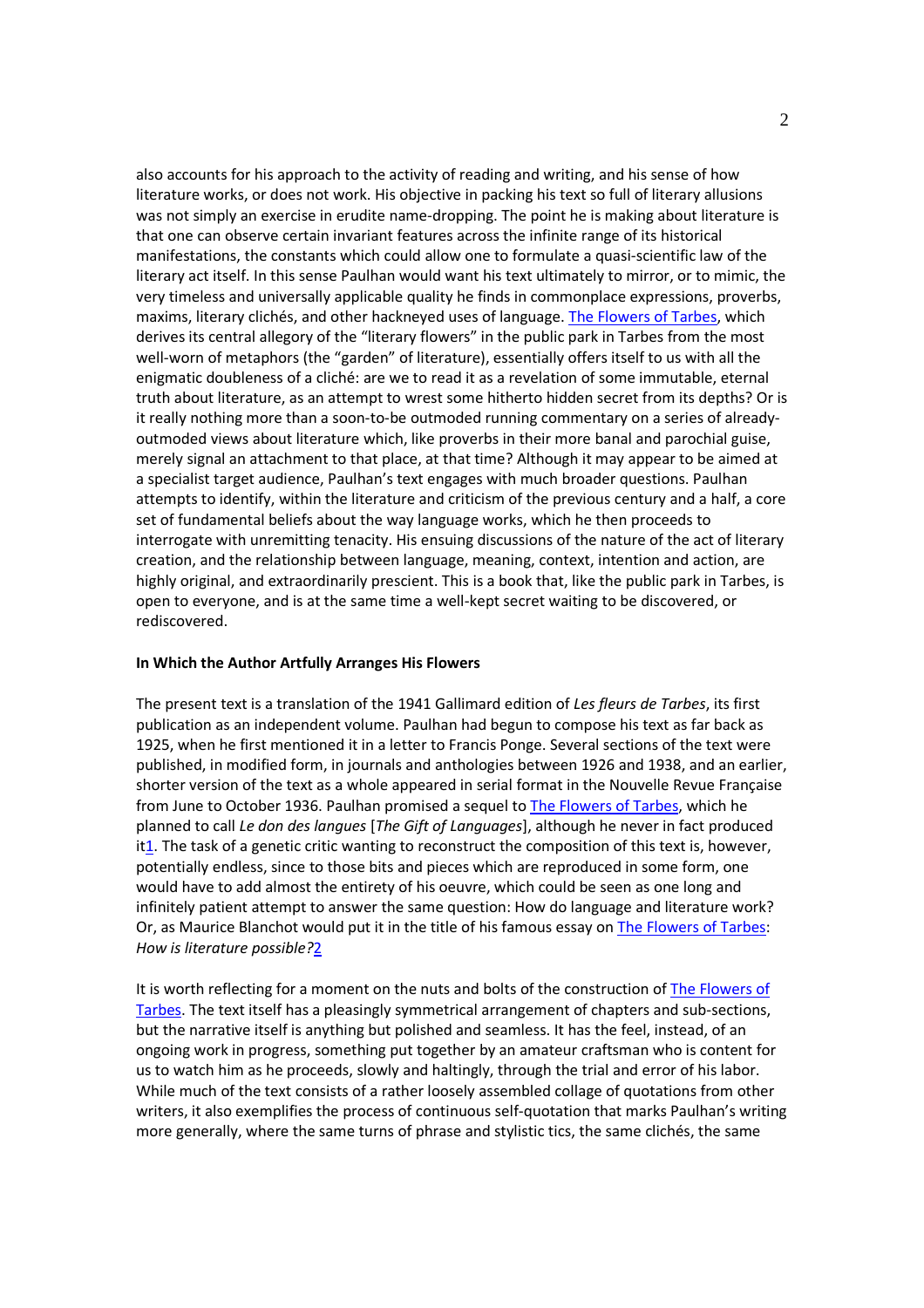little illustrative tales, reappear in different guises and different contexts.3 This is perhaps a necessary effect of his constant (and constantly thwarted) attempts to isolate specimens of language in order to show how language as a whole works. As he puts it, in one of the many proverbial formulations generated in the text, "Run away from language and it will come after you. Go after language and it will run away from you."4 When this linguistic elusiveness is mapped onto the larger narrative sequences of the text, what happens is that the very process of narrating surprises the narrator, continually catching him unawares. His investigation ends up taking him in completely unexpected directions. As he says on the first page of The Flowers of Tarbes: "These are not the problems I was thinking of—far from it—when I undertook this study." He is ultimately, he admits, in no more privileged a position than we are to anticipate the outcome of his experiment. Likewise, if the text is read as a kind of roman à clef, based on the model of the mystery or detective novel Paulhan refers to at the end of The Flowers of Tarbes, it is unclear whether the "exemplary" little narratives which constantly interrupt the course of his investigation (the soldier on leave, the monk in Assisi who invents catastrophes in order to announce them, the butcher who takes years to "discover" how blood circulates, different methods of controlling mosquitoes, the public park in Tarbes, and so on) stand in a relationship of assured analogy or of uncertain contiguity to the main narrative.

There is certainly one historically determined reason why Paulhan's text gravitates toward those moments when language breaks down, or the inevitability of Terror falling victim to the Rhetoric it condemns. The period of Terror during the French Revolution is seen as a crucial marker of discontinuity, as if literary history itself had taken a traumatic wrong turn at some point around then, and as if one could return to that point of rupture to work out exactly what went wrong in the hope of repairing the rift. In The Flowers of Tarbes, though, the weight of this responsibility is borne with a disarming lightness of touch, and with characteristic irony and subtle humor. The chapter titles indeed consciously mimic a picaresque adventure novel ("In Which Terror is Not Entirely Implausible"), and hark back to an age when language and meaning were not so threatened, or threatening, and writers felt secure enough to revel in them freely. So how seriously are we to take Paulhan's text? Is it, after all, just a fanciful literary exercise ("... let's just say I have said nothing")? Or does it indeed achieve something of major importance, such as "The End of Terror in Literature," as the final words of the book performatively declare? Where does Paulhan ultimately situate himself with respect to Terror and Rhetoric?

## **Of Terror and Rhetoric**

Rhetoric is, for Paulhan, based on the premise that language is essentially in no need of change. In an earlier text more explicitly concerned with rhetoric entitled *Traité des figures* [*Treatise on Figures*], a commentary on Dumarsais's *Traité des tropes* [*Treatise on Tropes*], Paulhan discussed the eighteenth century's obsession with classifying rhetorical figures and tropes, and saw the need to catalog figures in this way as consistent with the stability of rhetoric, which he associates with commonplace expressions, lieux communs (lieu in French being a more neutral and specifically linguistic term than "commonplace" in English). The Flowers of Tarbes, however, starts out by discussing an opposing tendency within literature, which Paulhan refers to as "Terror." Although the term is by the 1940s situated in a far broader philosophical context—that is, the French reception of Hegel's account of the dialectical unfolding of European history, with the French Revolution as the decisive "end" of this history—there is only one explicit reference in The Flowers of Tarbes to the period of Terror, represented by one of its most fanatical figures, Joseph Lebon: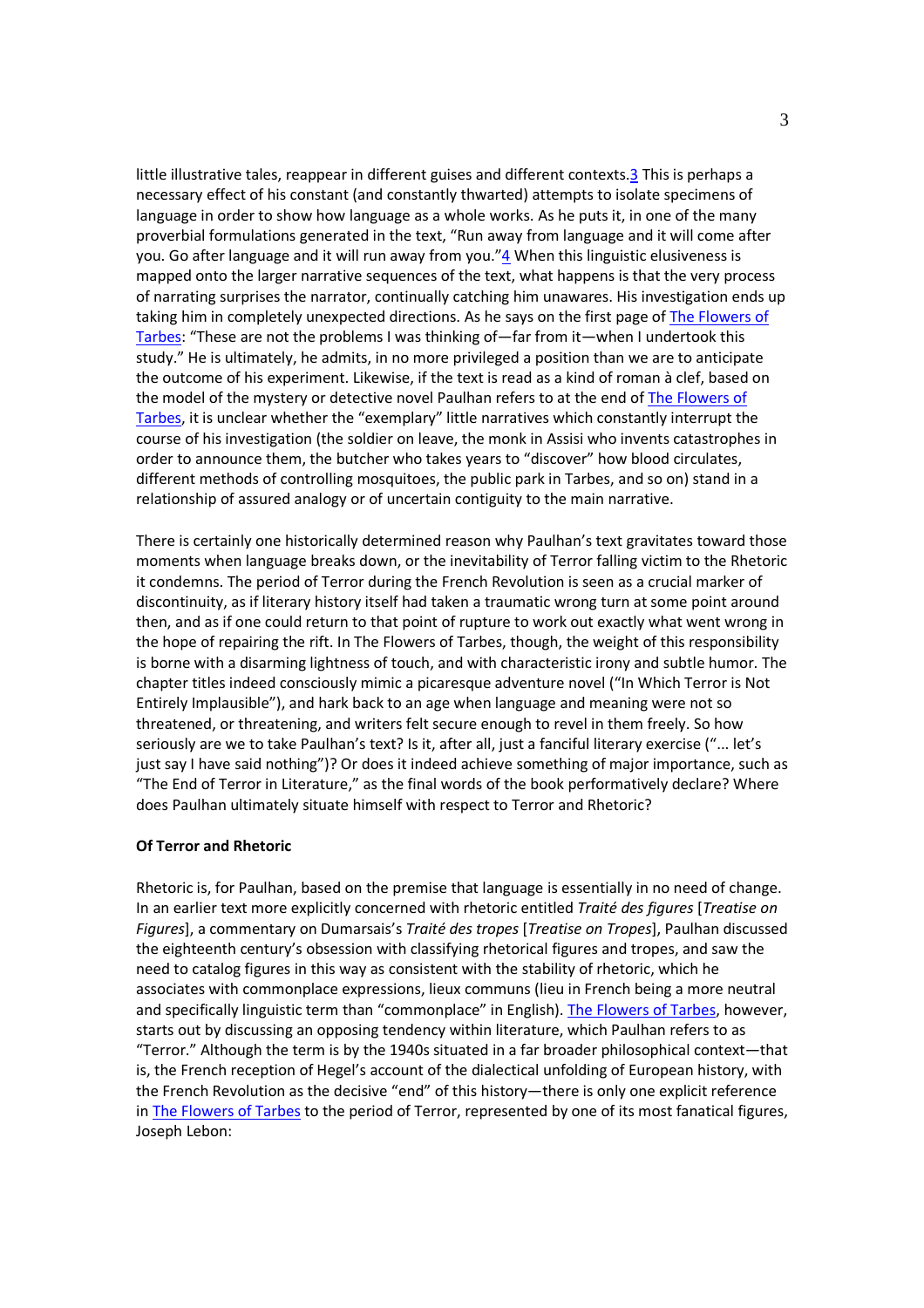*We call periods of Terror those moments in the history of nations (which often follow some famine), when it suddenly seems that the State requires not ingeniousness and systematic methods, nor even science and technology—no one cares about any of that—but rather an extreme purity of the soul, and the freshness of a communal innocence. Consequently citizens themselves are taken into consideration, rather than the things they do or make: The chair is forgotten in favor of the carpenter, the remedy in favor of the doctor. Skill, knowledge, and technique, however, become suspect, as if they were covering up some lack of conviction.* (Flowers, 24)

Terror, then, stands not so much for the historical events themselves, but rather for a decisive turning point in French history, and more specifically in French literary history. This is described by Paulhan as a shift from the rule-bound imperatives of rhetoric and genre to the gradual abandonment of these rules in Romanticism and its successors, with the consequent search for greater originality of expression. This opposing imperative is what Paulhan terms Terror. Terrorist writers are those who demand continual invention and renewal, and denounce rhetoric's codification of language, its tendency to stultify the spirit and impoverish human experience. Paulhan finds examples of the Terrorist dismissal of rhetoric in, for example, Rémy de Gourmont's condemnation of "moral clichés," or Antoine Albalat's scorn for "picturesque clichés," or Flaubert's ironic dictionary of received ideas. In fact, everywhere he looks, Paulhan sees evidence of Terror in action: For Hyppolite Taine, Racine was "the epitome of verbalism" (Flowers, 28); for Renan the entire classical literary tradition was "an abuse of rhetoric" (Flowers, 28); and Brunetière discredited Malherbe's poetry for similar reasons. When Paulhan turns his attention to more contemporary examples, he comes across the (dangerously seductive) "power of words," and broadens his discussion beyond the realm of literature by including personal anecdotes, amusing little stories, and popular journalism (the clichés of the time being, for example, "ideological warfare," "the youth of today," "freedom," "popular opinion," and so on). Henri Bergson is seen by Paulhan as the supreme "anti-verbalist" critic of the first half of the twentieth century, and is described as Terror's own philosopher. Bergson's challenge to literature is "without doubt the most serious reproach made in our time: that the author of commonplace expressions gives in to the power of words, to verbalism, to the influence of language, and so on" (Flowers, 20).

The opposition between Terror and Rhetoric appears, then, to polarize two conflicting ideologies of expression, which seem to be mutually exclusive and irreconcilable: on the one hand the aspiration toward originality, and on the other the attraction to the stability of the commonplace, and this is seen by Paulhan as something that is a universal characteristic of literature and language, and not limited to any particular historical or cultural context. After he amply demonstrates the persuasive power of Terror's arguments, Paulhan proceeds to cast doubt on the validity of its philosophy: "Not that I find the mystical possession or the selfeffacement of critics or scholars—nor, earlier in the text, the revolution—in the least bit contemptible. Far from it. I'm simply suspicious of a revolt, or a dispossession, which comes along so opportunely to get us out of trouble" (Flowers, 15). He then dismantles Terrorist claims by showing that they are the victims of an optical illusion: "These days when we come into contact with literature and with language, we are only able to know them, to appreciate them, and therefore also to continue them ourselves, thanks to a series of errors and illusions as crude as an optical illusion" (Flowers, 65). Terrorist writers are, as he shows, paradoxically enslaved to language, since they spend all their time trying to bypass it, or rid it of its clichés: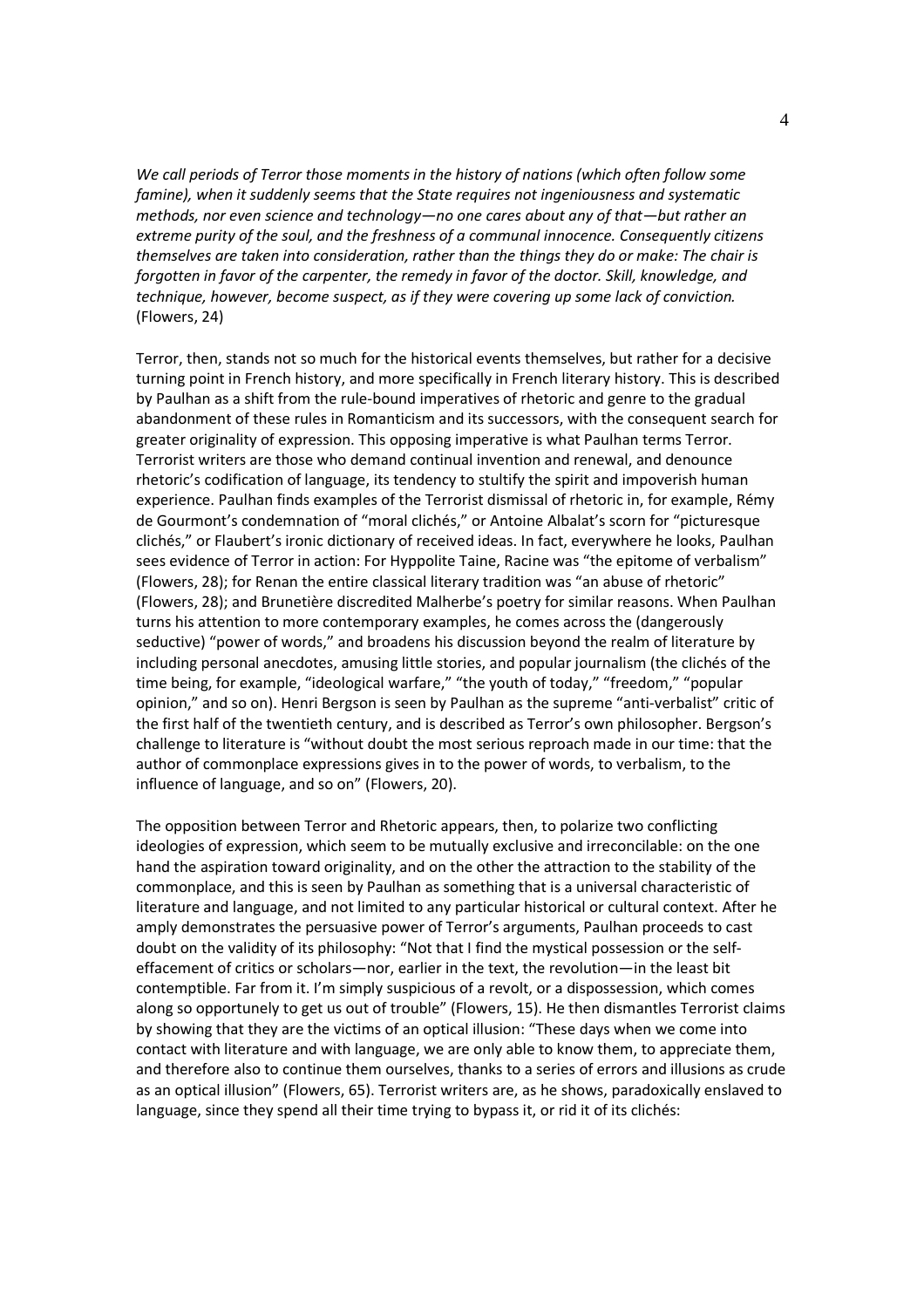*For Terror is above all dependent upon language in a general sense, in that it condemns a writer to say only what a certain state of language leaves him free to express: He is restricted to those areas of feeling and thought where language has not yet been overused. That is not all: No writer is more preoccupied with words than the one who at every point sets out to get rid of them, to get away from them, or to reinvent them.* (Flowers, 76)

Terror's "optical illusion," then, takes the form of a kind of blindness to its own rhetorical status. According to Paulhan, both Terrorists and Rhetoricians are justified in their conceptions of literature, and therefore are both equally unjustified. The problem is compounded in that the two "sides" in this exchange are in fact opposing perspectives on the same literary or linguistic object. What appears to some as verbalism ("just words") appears to others as authentic expressiveness (ideas or thoughts), and this becomes the central enigma of The Flowers of Tarbes: How is it possible to tell whether an author intended his or her words to be read as literary clichés or as original expressions? Commonplace expressions thus reveal a deep-seated tension within language and literature. They are "janus-faced" forms of language, as Blanchot puts it, which "subject the reader to equivocation."5

How does Paulhan attempt to resolve this tension? Paulhan's solution to the paradox is a revalorization (or a "reinvention") of rhetoric, a redoubled Rhetoric he will distinguish from the accepted understanding of the term by capitalizing it (and which he will also refer to as Maintenance). He suggests that writers should recognize clichés as clichés, and thereby establish a communally agreed-upon Rhetoric in order to remove the perplexing ambiguity that characterizes commonplace expressions:

*Clichés may once again take up residence in literature the day they are at last deprived of their ambiguity and their confusion. Now all it should require, since the confusion stems from a doubt as to their nature, is simply for us to agree, once and for all, to accept them as clichés. In short, we simply need to make commonplace expressions common ...* (Flowers, 79)

Blanchot compares this solution of a "reinvented" Rhetoric to a Copernican revolution, in which thought, if it is to rediscover its authenticity, needs to be controlled by the gravitational force field of language. This granting of a kind of residence permit to clichés allows them to re-enter literature, in that they become publicly acceptable and quotable, and are marked by a communally recognized citationality. Paulhan often sets apart such expressions within his text precisely by marking them with italics, and is aware of similar conventions in literature: "In terms of writing conventions, we should also mention the italics, the quotation marks and the parentheses, which we see proliferate in Romantic writers as soon as rhetoric is invalidated" (Flowers, 80n3).

The problems are far from over, though, since Paulhan's solution of a communally agreed acceptance of clichés is not the end of the book, which in fact closes with the surprising retraction: "There are thus glimmers of light, visible to whomever sees them, hidden from whomever looks at them; gestures which cannot be performed without a certain negligence ... In fact, let's just say I have said nothing" (Flowers, 94). This seems at first to be an example of the kind of playfulness and modesty typical of Paulhan. It takes the form of a proposed mutual agreement ("let's just say") that is expressed as an optic metaphor. We can no more fully comprehend the solution than we can look squarely at the sun, and the negligence he suggests could be described as the passivity involved in just seeing, as opposed to the effort involved in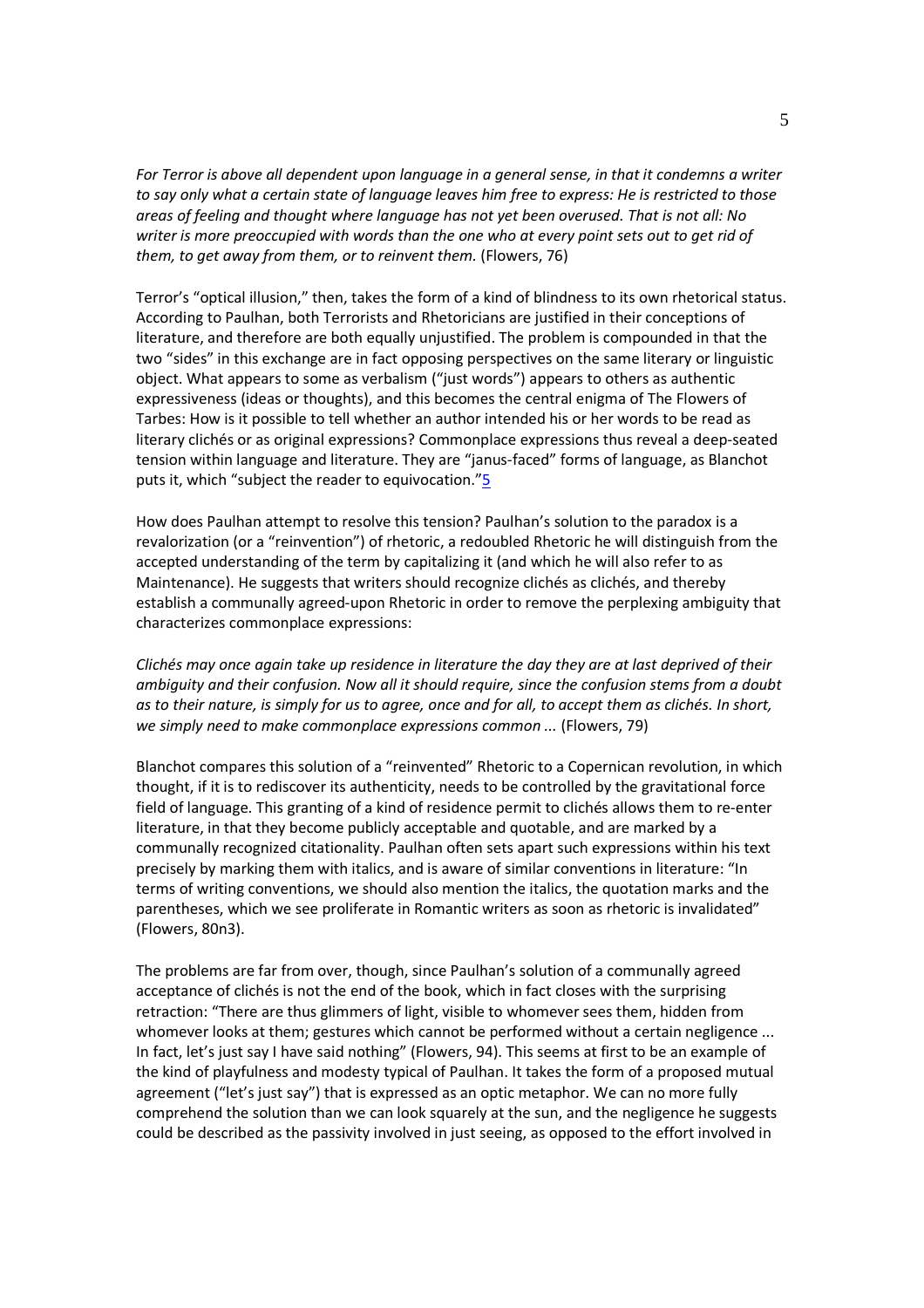looking. The ending seems to be an example of this kind of negligence. However, this disavowal casts doubt on our very ability to come to any decisive judgment, or in short, to read: in Paulhan's own terms, this final sentence is strictly undecidable or unreadable. What we are left with is no longer simply a rather intriguing theory about literature, because in submitting his own language to the same uncertainty or undecidability, the whole book is put into question. The book is thus a performance of the very radical ambiguity that it talks about, an ambiguity which is not simply an equivocation about what the book is saying, but which suspends it between saying and doing, stating and performing, original and commonplace.

### **How Reading This Book Could Change Your Life**

Paulhan's concern, though, is to find a way to keep language working, in spite of its inherent tensions and endless aporias. Indeed, his efforts to establish a common and more fully-inclusive agreement that would cover all words and expressions reflect a deeper anxiety about our capacity to function together effectively as a society, or to form something like a consensual democracy.6 While he was critical of the notion of politically-committed literature that dominated the post-war literary scene in France, he certainly did not follow Blanchot and others in divorcing literature from any immediate social relevance, even though this was a prevalent misconception about Paulhan, particularly in light of his defense of collaborationist writers after the Second World War. One of the powerful undercurrents of his thinking, which is continually reinforced by the constant recourse to a legalistic terminology in The Flowers of Tarbes (finding evidence, being on trial, seeing justice is done, passing sentence, and so on), is for language and literature to somehow recover their ethical responsibility, a concern that is foregrounded early on in the text: "We have, to all intents and purposes, given up on knowing what literature owes us" (Flowers, 2). In this respect he is perhaps close to Jacques Derrida, especially the latter's recent work on democracy, justice, chance, hospitality, and the openness to the other in thinking through the implications of performative effects in language. Indeed, Paulhan's argument about "the power of words" in many ways anticipates Derrida's early critique of speech act theory. It might be said that Paulhan's use of Rhetoric "against" Terror involves a very similar reversal to the one Derrida brings into play in "Signature event context," his reading of JL Austin's philosophy of performative language (and later in his reply to John Searle in "Limited Inc.")7 The thrust of Derrida's deconstruction of the concept of pure, successful or "felicitous" performatives (and the corresponding unsuccessful, improper, or "infelicitous" instances they are anxious to exclude from their theories), is to argue that the priority of purity/impurity, or original/secondary, should be the other way around. What he means is that "pure" performatives are always already contaminated or infected by a prior and necessary impurity, insofar as they are open to the possibility that they might not perform, or do what they say they are going to do. In typically deconstructive style, Derrida shows how performative language requires a principle of iterability in order to function, and I would see this as akin to Paulhan's insistence on the citationality of a "reinvented" Rhetoric. Just as Derrida stresses that he is not denying that there are instances of successful performatives, so Paulhan is concerned to safeguard language (and by extension literature, politics, ethics, and history).

If The Flowers of Tarbes revels in drawing attention to slippages of language, including its own, and to the essential undecidability between the constative and performative functions of language, it is anxious at the same time to stabilize these slippages. As we saw, if Revolution and Terror meant the loss of a sovereign, unifying power, then this brought with it the corresponding loss of a stable linguistic system. What Paulhan is trying to do beyond simply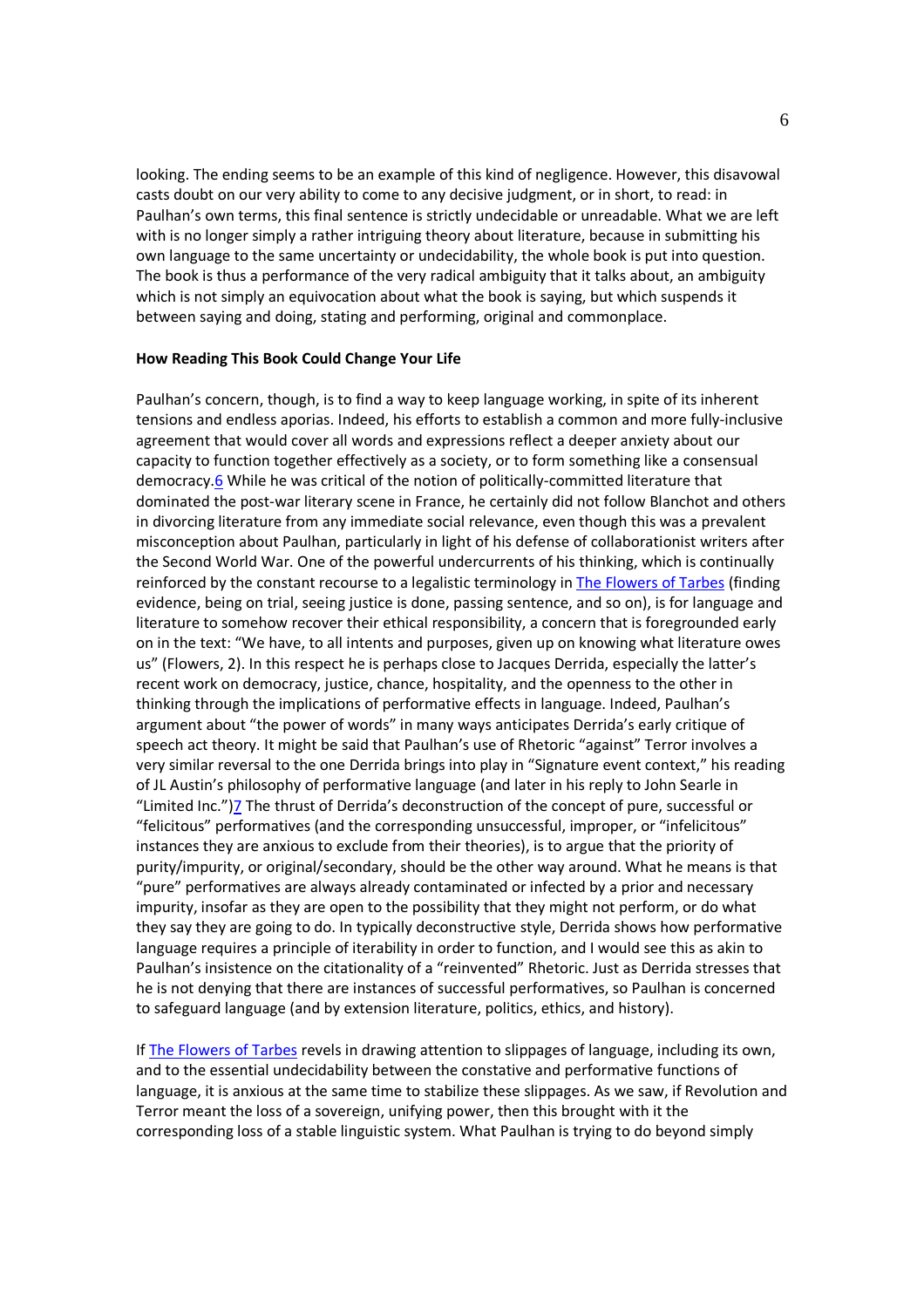narrating this loss, and cataloguing its effects, is to secure the means of protecting language from constantly falling back into the same abyss into which it has collapsed, or of falling back into the same illusions it is denouncing. This is the crux of his argument about "the power of words." This was not his term, but was the title of a regular column before the Second World War in the journal Les Nouveaux Cahiers. Contributors to the column included influential contemporary writers and intellectuals, such as Brice Parain, Denis de Rougemont, and Simone Weil. Their intention was to awaken readers to the dangers of how terms in common political currency, such as "democracy," "class," "war," "violence," and so on, were being misused, but with the idea that these terms could be made to signify correctly if we were more careful in applying them correctly. Paulhan's point was that consensual agreement cannot be achieved by stabilizing meaning once and for all, since this would merely imply reasserting the power of some new repressive force (like that of a monarch), or having one's freedom similarly constrained by the imposition of rhetorical rules and codes. Cementing the relationship between language, intention, and action would be in effect to elide the distinction between performative and constative language.8 While Paulhan is keen to establish something similar to a consensually agreed upon legislation about performative language, his argument is that if there is no allowance made for slippages of meaning, for performatives misfiring, for interruptions in communication, and the like, then abuses of linguistic power will continue to operate unchallenged.

Again, this is a way of understanding the relationship of a performative utterance to its context which is close to Derrida's in "Limited Inc." As J. Hillis Miller puts it in his commentary on Derrida's text:

*The context is there already, but it becomes a context only when the speech act intervenes within it, however weakly and without power to saturate it. The speech act nevertheless transforms the context it enters, even though in retrospect that context seems to have been there already as the ground of the speech act's efficacy. This power to intervene in the context, even if not to dominate it, is the emancipatory chance opened by a speech-act theory based on iterability.* 9

There is thus a certain necessary contingency about how language works, how it enters the context in which it performs, and how it tranforms this context, all the while giving the appearance that this context preceded it as its ground or frame. The Flowers of Tarbes relates performative language and ethics in a similar way, and the text could be read as a sustained effort on Paulhan's part to articulate something like an ethical imperative of language and literature. A deliberate openness to unpredictable contingency is what Derrida has more recently theorized as hospitality, and as certain unconditional laws of justice and democracy. "Reading" The Flowers of Tarbes is thus more and less than understanding cognitively the twists and turns of Paulhan's unsettling arguments. It is only once we begin to respond to the text's performative self-awareness that we can be said to begin to read it, but by then we are already on very slippery ground, especially since the book challenges fundamentally what we thought we understood to be the ground we were standing on. Reading (and, a fortiori, translating!) The Flowers of Tarbes in fact involves abandoning the illusion of any meta-narrative security from the text and the linguistic tensions it grapples with, but by accepting the terms of the book's contract with us, by entering into its contexts, and participating in its transformation, we are at the same time altered or transformed.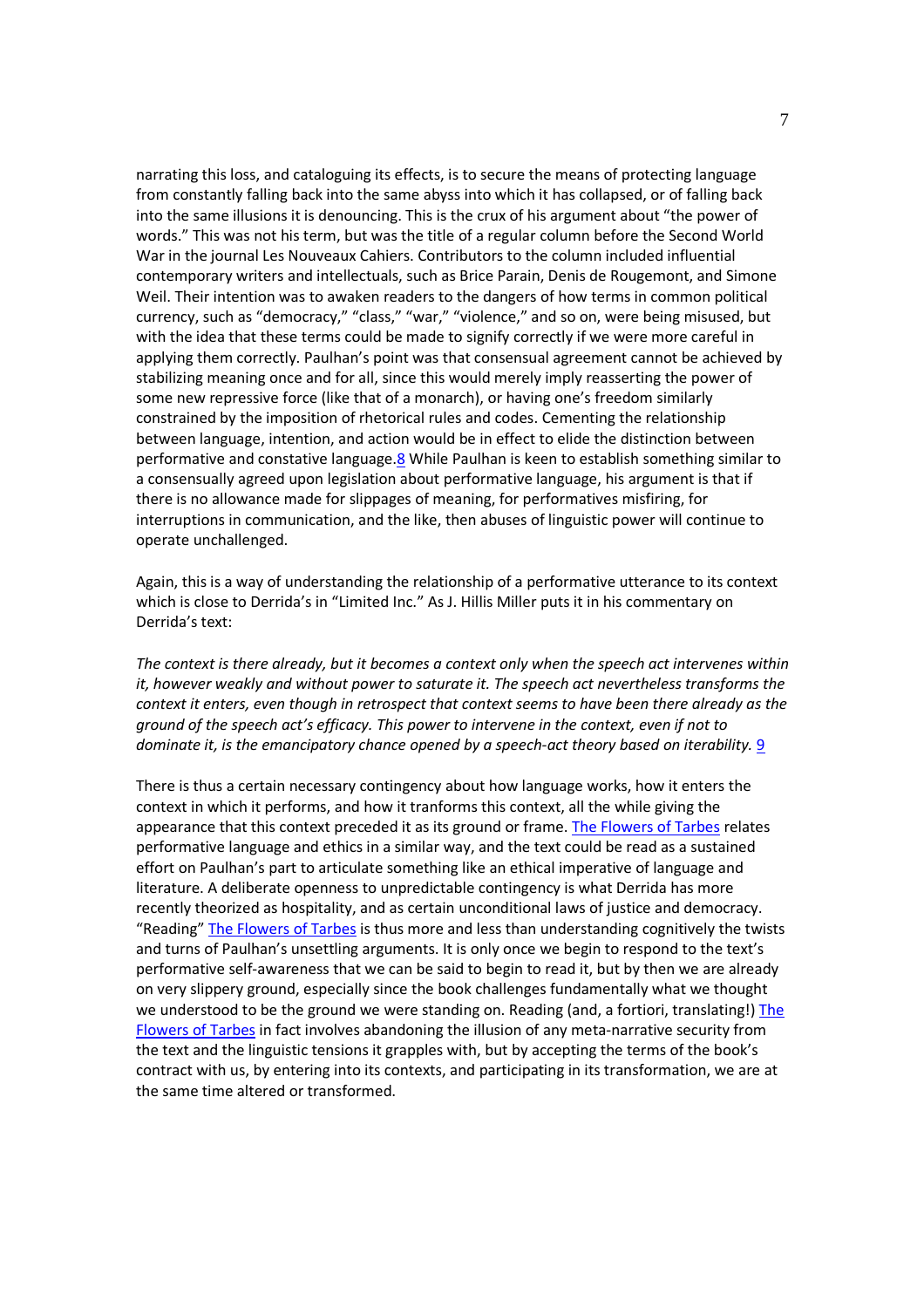#### **A Few Words on Translating Paulhan**

Jean Paulhan has a singular French prose style, full of subtle wit and playful irony. Although humor is a matter of personal taste, and does not always travel well, this is a text that is at times very funny, and I sincerely hope that not too much of this is lost in translation. It was a formidable challenge when translating this text to match Paulhan's combination of an informal, casual, even conversational tone, and his extremely erudite references, or to capture the graceful ease with which he elaborates his ideas, but at the same time the quirky contours of his rather awkward, discontinuous syntax. To stay too close to the original, of course, is to run the risk of coming across simply as poor translation, but to render it more fluent in English than it is in French would be to ignore the unique qualities of Paulhan's style. I have tried to guide the English carefully through this narrow strait, and tidied it up only where necessary for minimal intelligibility. So the reader can be forewarned that stylistic features such as ellipsis and anacoluthon, anaphora and other repetitive sequences, sudden interjections, unannounced shifts from direct to indirect discourse, a blurring of his narrative voice within the fictionalized apostrophes to the many writers he is in dialogue with, and inconsistent punctuation, are all there (intentionally or not) in the original. Another problematic consideration is the question of gender. Whenever Paulhan refers to writers, critics, or readers in a generic sense, it is always masculine in French. The initial temptation is to assume his usage is not intentionally genderexclusive, and to try to correct it accordingly so as to produce a more gender-inclusive English text. It very soon becomes apparent that this is not only unworkable in practice, since it would bear too heavily on the language of the text, but it would also be something of a cultural distortion. One has to simply accept that the literary world in France at that time was a largely masculine domain, and that when Paulhan was thinking about writers, he probably was thinking almost exclusively of male writers.

Apart from the difficulty of conveying adequately the elusive quality of his style and tone, there is one other strictly untranslatable feature that goes to the very core of what The Flowers of Tarbes is saying: clichés and commonplace expressions. Anyone who speaks another language knows that clichés, proverbs, idioms, commonplace expressions, and so on, are all highly resistant to translation, since they are those parts of language that are most linguistically and culturally specific. Paulhan himself was well aware of this, having translated an anthology of proverbs from Malagasy to French, as well as having reflected at length on his difficulties in learning Malagasy proverbs and applying them successfully. As he points outs, clichés and proverbial language always strike us as more colorful and imaginative in a foreign language than in our own, so translation always brings to the fore precisely the point he is making about the conflicting but equally valid dual perspectives of Rhetoric and Terror. One passage where this is evident is the discussion, in the section "In Which the Author Uses a Cliché," of Paul Bourget's and Francis Carco's hackneyed phrases, which Paulhan highlights in order to show how metaphors and figures of speech are distorted and lose the original force of their meaning over time. He points out that any phrase can potentially solidify into a set sequence of words, such as "mysterious-languor" or a "habit-which-governs." Clichés thus occur, according to Paulhan, whenever semantics shades over into syntax in this way, when the mechanical aspect of language overrides its meaning aspect. A lot of the time a translated cliché can hold its own as a cliché in another linguistic or literary cultural context, but when I have felt it clearly does not, I have retained the French in parentheses, particularly when Paulhan plays on the French word or expression itself. So the work of translation remains intentionally visible, and this mirrors the way in which Paulhan himself constantly draws attention to the composition of his text. Both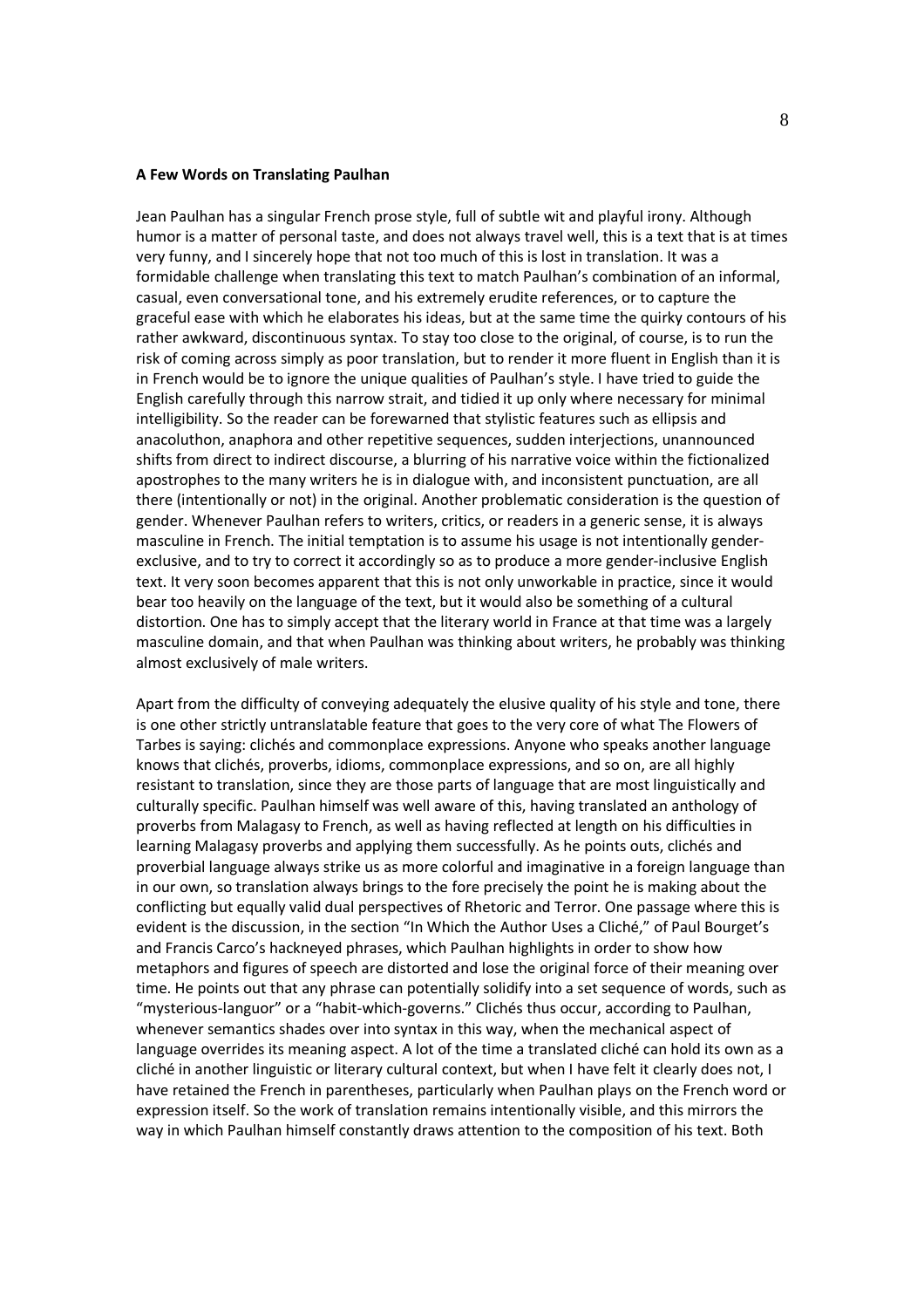processes are essentially engaged with the same questions of reading and writing, of trying to determine linguistic effect or performative force, and ultimately giving in to a certain mechanical necessity of language, which is not in any sense an admission of failure. If anything, translation participates fully in the kind of reading that the text invites us to engage in, a reading that is ethically responsible precisely to the extent that, to borrow Paulhan's phrase, we "yield to its imperatives" (Flowers, 69).

**This is Professor Syrotinski's introduction to The Flowers of Tarbes or, Terror in Literature by Jean Paulhan, translated from the French by Michael Syrotinski. Copyright 2006 by the Board of Trustees of the University of Illinois. Used with permission of the University of Illinois Press .**

### **Notes**

1. The earlier avatars of what would become *Les fleurs de Tarbes* are "Défaut de langage," Anthologie de la nouvelle prose française (Editions du Sagittaire, 1926); "Sur un défaut de la pensée critique," Commerce 16 (summer 1928); "Commentaire sur Bruno Latini," Mesures (15 January 1937); "Lettre aux Nouveaux Cahiers sur le pouvoir des mots," Les Nouveaux Cahiers 22, 23–24, 25); "Le secret de la critique," Mesures (15 juillet 1938); and "Éléments," Mesures (15 octobre 1938). Paulhan did publish a text called Le don des langues towards the end of his life, but this should not be confused with his promised "conclusion" to Les fleurs de Tarbes. He added several notes and documents to the main body of The Flowers of Tarbes, which were intended to provide further proof and illustration of his ideas. I chose not to translate these in the interests of containing and identifying the main project called The Flowers of Tarbes. Interested readers are referred to the 1990 Folio edition of Les fleurs de Tarbes, edited by Jean-Claude Zylberstein, which gathers together many of the above texts in a very useful appendix.

2. "Comment la littérature est-elle possible?" Journal des débats, 7 Dec. 1941, reprinted in Faux Pas (Paris: Gallimard, 1943). Translated into English by Michael Syrotinski as "How Is Literature Possible?" in Michael Holland, ed. The Blanchot Reader (Oxford: Blackwell, 1995), 49–60. For a fuller discussion of this article and its resonances, see the chapter "Blanchot Reading Paulhan" in Michael Syrotinski, Defying Gravity (Albany, N.Y.: SUNY Press, 1998), 77–104.

3. In the "Notes and Documents" to Les fleurs de Tarbes, Paulhan literally includes a quotation by himself in a long list of contradictory opinions about the same novel. Following his example, I have included a brief biography of Paulhan in the "Names Mentioned" section.

4. The Flowers of Tarbes, 82. References are all to the present translation, and will be given subsequently with the abbreviated title Flowers, followed by the page number in parentheses.

5. Blanchot, "How Is Literature Possible?" 52.